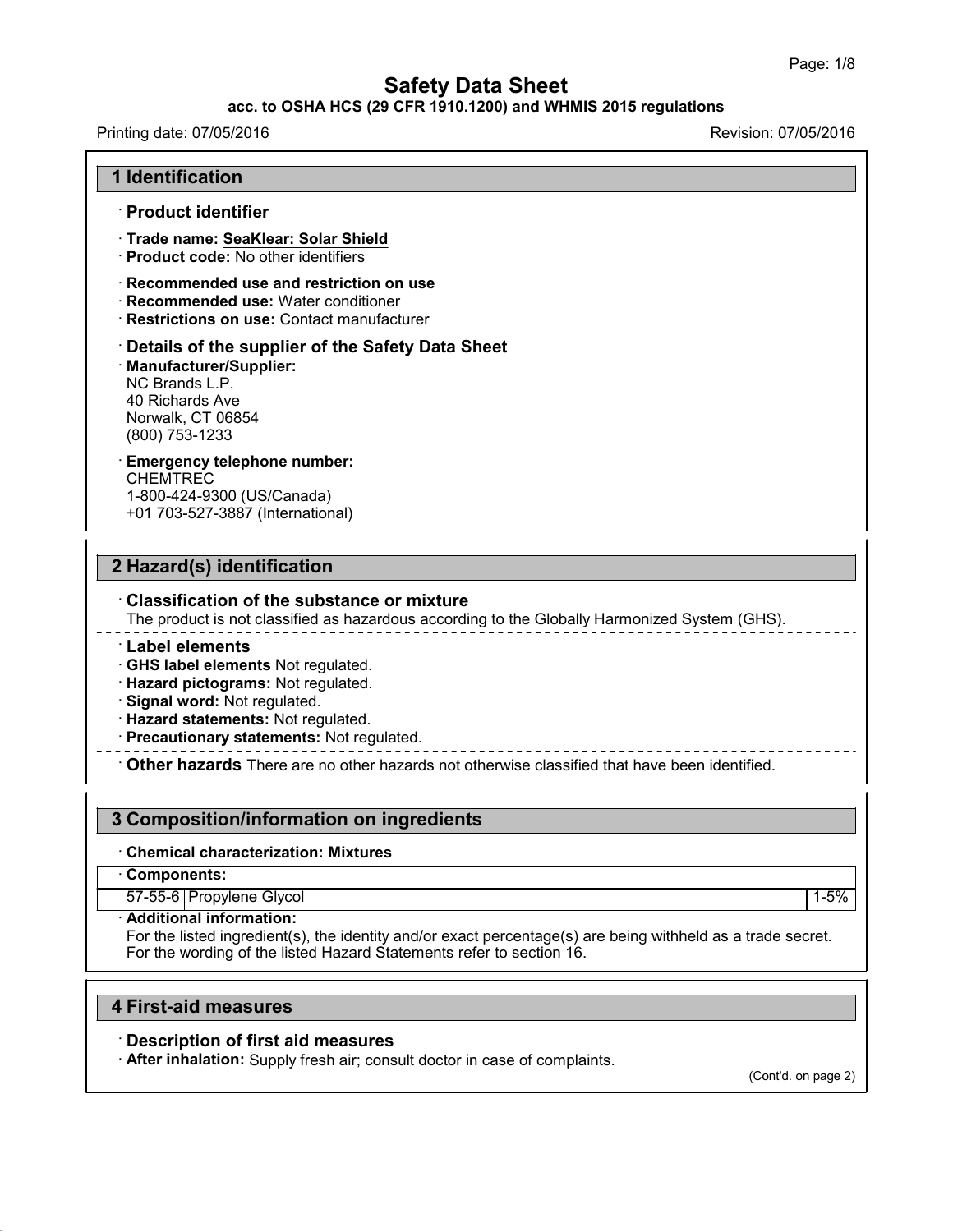### **acc. to OSHA HCS (29 CFR 1910.1200) and WHMIS 2015 regulations**

Printing date: 07/05/2016 Revision: 07/05/2016

#### **Trade name: SeaKlear: Solar Shield**

(Cont'd. of page 1)

· **After skin contact:** Immediately rinse with water. If skin irritation is experienced, consult a doctor. · **After eye contact:** Remove contact lenses if worn, if possible. Rinse opened eye for several minutes under running water. If symptoms persist, consult a doctor. · **After swallowing:** Rinse out mouth and then drink plenty of water. Do not induce vomiting; immediately call for medical help. · **Most important symptoms and effects, both acute and delayed:** Slight irritant effect on skin and mucous membranes. Slight irritant effect on eyes. Nausea in case of ingestion. Gastric or intestinal disorders when ingested. Diarrhea. · **Indication of any immediate medical attention and special treatment needed:** No relevant information available.

## **5 Fire-fighting measures**

### · **Extinguishing media**

- · **Suitable extinguishing agents:**
- The product is not flammable.

Use fire fighting measures that suit the environment.

- · **For safety reasons unsuitable extinguishing agents:** None.
- · **Special hazards arising from the substance or mixture**

Formation of toxic gases is possible during heating or in case of fire.

- · **Advice for firefighters**
- · **Protective equipment:**

Wear self-contained respiratory protective device.

Wear fully protective suit.

### **6 Accidental release measures**

· **Personal precautions, protective equipment and emergency procedures:**

Ensure adequate ventilation.

Use personal protective equipment as required.

· **Environmental precautions:** No special measures required.

· **Methods and material for containment and cleaning up:**

Absorb with liquid-binding material (sand, diatomite, acid binders, universal binders, sawdust).

· **Reference to other sections:**

43.0

See Section 7 for information on safe handling.

See Section 8 for information on personal protection equipment.

See Section 13 for disposal information.

(Cont'd. on page 3)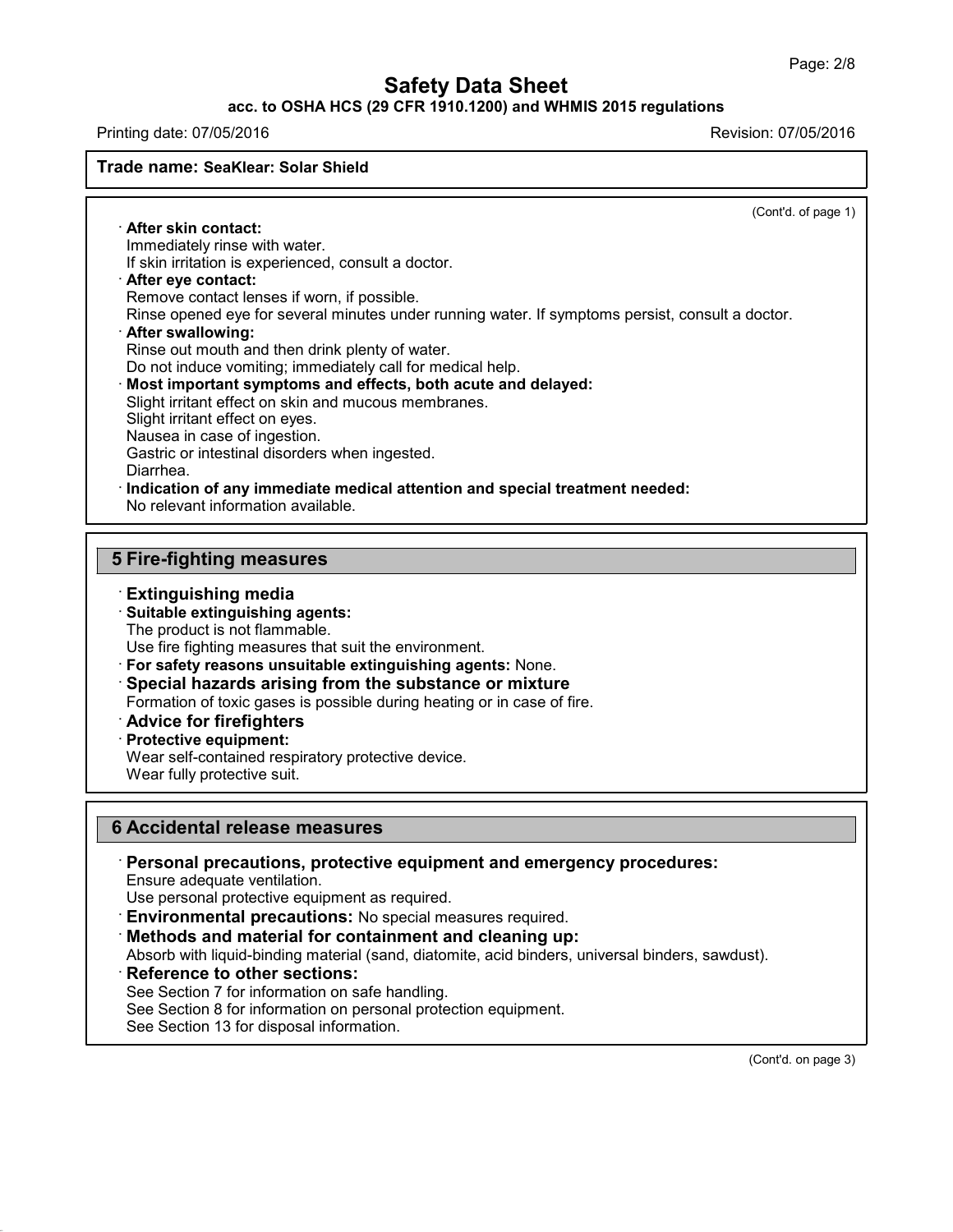**acc. to OSHA HCS (29 CFR 1910.1200) and WHMIS 2015 regulations**

Printing date: 07/05/2016 Revision: 07/05/2016

#### **Trade name: SeaKlear: Solar Shield**

(Cont'd. of page 2)

## **7 Handling and storage**

### · **Handling**

· **Precautions for safe handling:** Use only in well ventilated areas.

- · **Information about protection against explosions and fires:** No special measures required.
- · **Conditions for safe storage, including any incompatibilities**
- · **Storage**
- · **Requirements to be met by storerooms and receptacles:**
- Storage area should be dry and well-ventilated.
- · **Information about storage in one common storage facility:** Store away from foodstuffs.
- · **Further information about storage conditions:** Keep containers tightly sealed.
- · **Specific end use(s):** No relevant information available.

### **8 Exposure controls/personal protection**

#### · **Control parameters**

· **Components with limit values that require monitoring at the workplace:**

#### **57-55-6 Propylene Glycol**

WEEL (USA) Long-term value: 10 mg/m<sup>3</sup>

EV (Canada) Long-term value:  $155*10**$  mg/m<sup>3</sup>, 50\* ppm \*vapour and aerosol;\*\*aerosol only

#### · **Exposure controls**

- · **Personal protective equipment:**
- · **General protective and hygienic measures:**
- The usual precautionary measures for handling chemicals should be followed.

Keep away from foodstuffs, beverages and feed.

Wash hands before breaks and at the end of work.

Avoid contact with the eyes and skin.

- · **Engineering controls:** No relevant information available.
- · **Breathing equipment:** Not required under normal conditions of use.
- · **Protection of hands:** Gloves not required under normal conditions of use.
- · **Eye protection:**



43.0

Safety glasses

Follow relevant national guidelines concerning the use of protective eyewear.

· **Body protection:**

Not required under normal conditions of use.

- Protection may be required for spills.
- · **Limitation and supervision of exposure into the environment**

Avoid release to the environment.

(Cont'd. on page 4)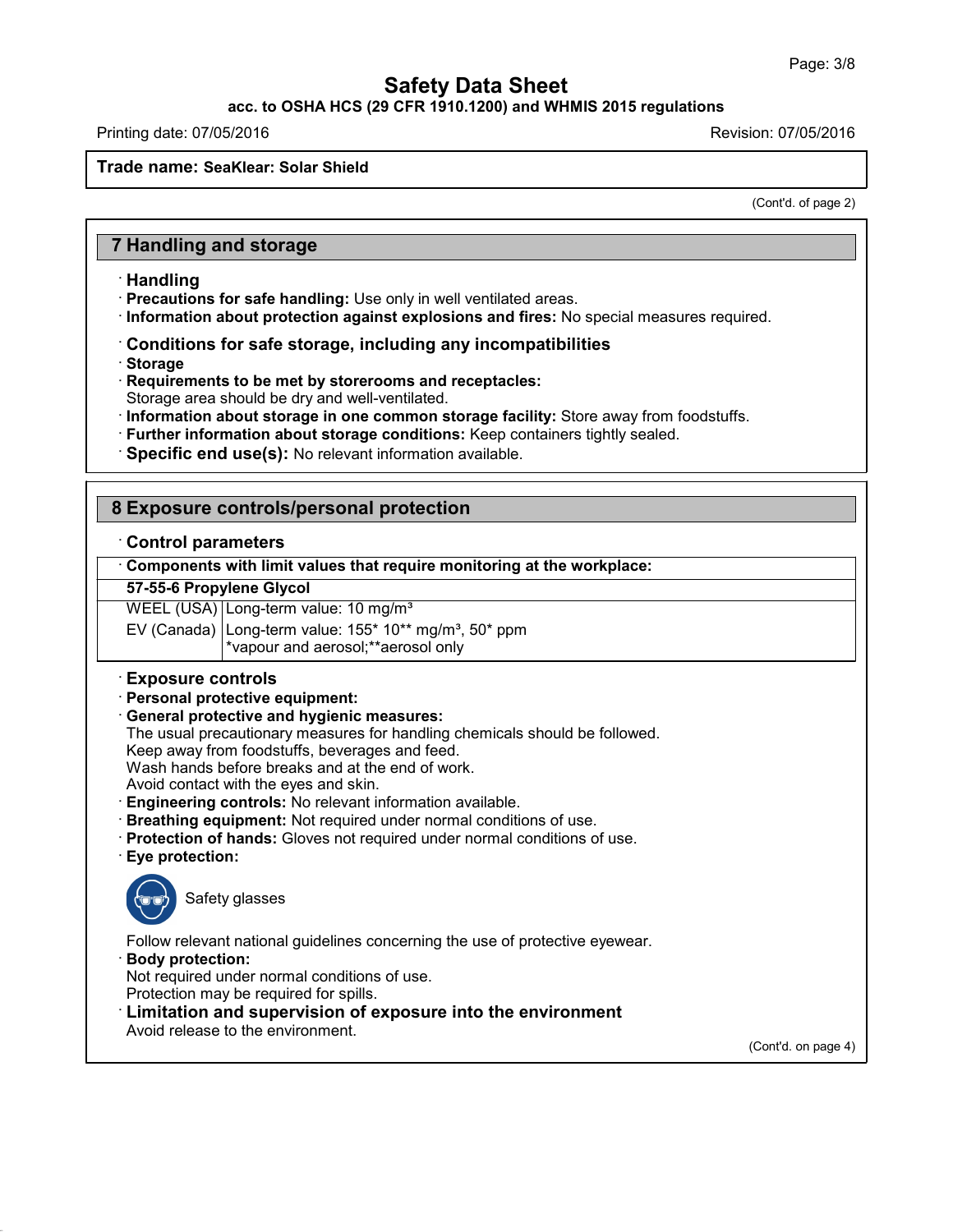**acc. to OSHA HCS (29 CFR 1910.1200) and WHMIS 2015 regulations**

Printing date: 07/05/2016 **Printing date: 07/05/2016** 

**Trade name: SeaKlear: Solar Shield**

(Cont'd. of page 3)

· **Risk management measures** See Section 7 for additional information.

| 9 Physical and chemical properties                         |                                               |  |
|------------------------------------------------------------|-----------------------------------------------|--|
| Information on basic physical and chemical properties      |                                               |  |
| · Appearance:                                              |                                               |  |
| Form:                                                      | Suspension                                    |  |
| Color:                                                     | Whitish                                       |  |
|                                                            | Orange                                        |  |
| Odor:                                                      | Mild                                          |  |
| <b>Odor threshold:</b>                                     | Not determined.                               |  |
| pH-value at 20 °C (68 °F):                                 | $4 - 8$                                       |  |
| · Melting point/Melting range:                             | Not determined.                               |  |
| <b>Boiling point/Boiling range:</b>                        | 100 °C (212 °F)                               |  |
| · Flash point:                                             | Not applicable.                               |  |
| · Flammability (solid, gaseous):                           | Not applicable.                               |  |
| · Auto-ignition temperature:                               | Not determined.                               |  |
| <b>Decomposition temperature:</b>                          | Not determined.                               |  |
| Danger of explosion:                                       | Product does not present an explosion hazard. |  |
| <b>Explosion limits</b>                                    |                                               |  |
| Lower:                                                     | Not determined.                               |  |
| Upper:                                                     | Not determined.                               |  |
| <b>Oxidizing properties:</b>                               | Not determined.                               |  |
| · Vapor pressure:                                          | Not determined.                               |  |
| · Density:                                                 |                                               |  |
| <b>Relative density:</b>                                   | Not determined.                               |  |
| Vapor density:                                             | Not determined.                               |  |
| <b>Evaporation rate:</b>                                   | Not determined.                               |  |
| · Solubility in / Miscibility with                         |                                               |  |
| Water:                                                     | Dispersible.                                  |  |
| · Partition coefficient (n-octanol/water): Not determined. |                                               |  |
| · Viscosity                                                |                                               |  |
| Dynamic:                                                   | Not determined.                               |  |
| Kinematic:                                                 | Not determined.                               |  |
| <b>Other information</b>                                   | No relevant information available.            |  |

## **10 Stability and reactivity**

43.0

· **Reactivity:** No relevant information available.

(Cont'd. on page 5)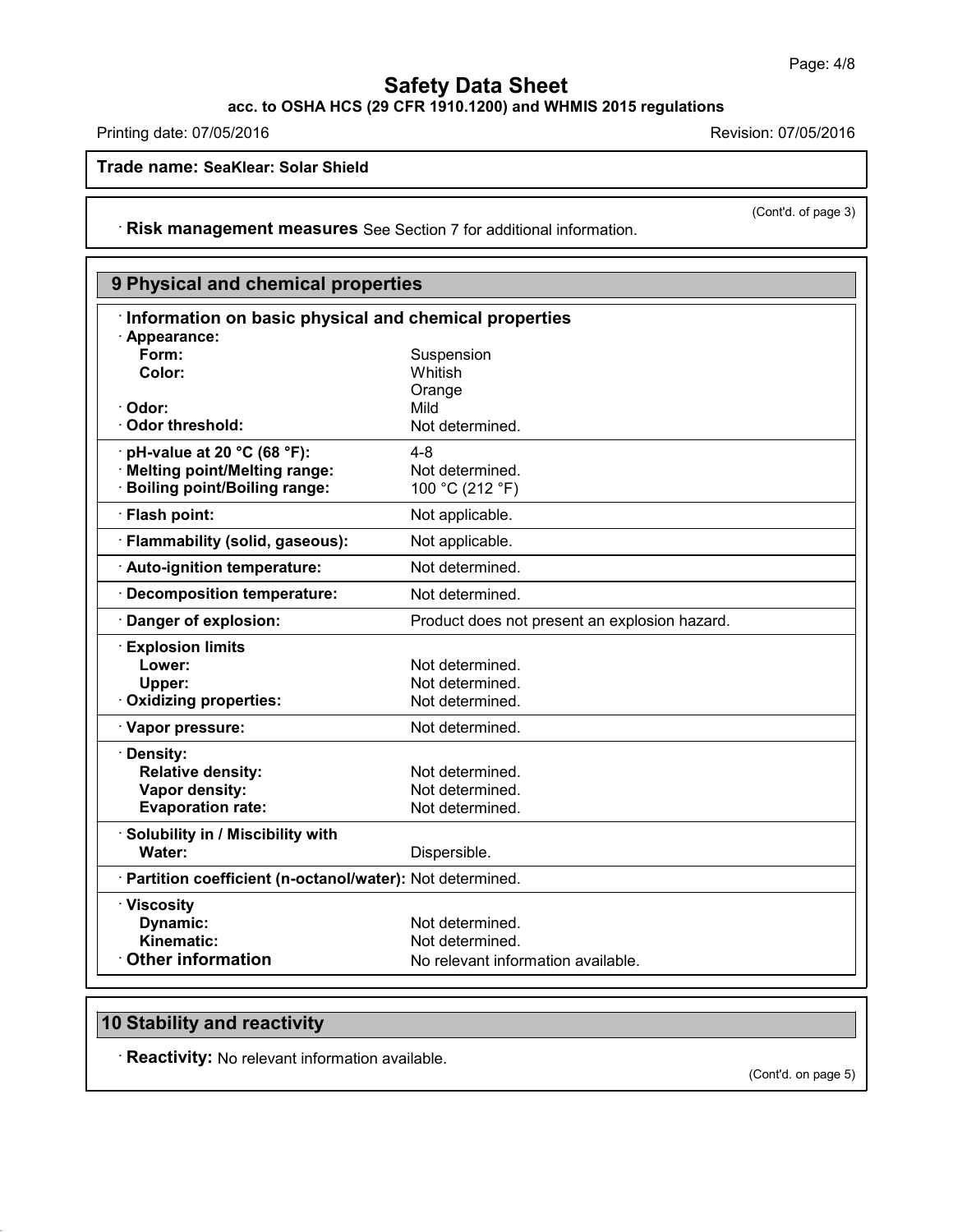### **acc. to OSHA HCS (29 CFR 1910.1200) and WHMIS 2015 regulations**

Printing date: 07/05/2016 Revision: 07/05/2016

**Trade name: SeaKlear: Solar Shield**

(Cont'd. of page 4)

· **Chemical stability:** Stable under normal temperatures and pressures.

· **Thermal decomposition / conditions to be avoided:**

No decomposition if used and stored according to specifications.

### · **Possibility of hazardous reactions:**

Reacts with strong oxidizing agents.

Reacts with strong acids and alkali.

Toxic fumes may be released if heated above the decomposition point.

· **Conditions to avoid:** No relevant information available.

· **Incompatible materials:** Oxidizers, strong bases, strong acids

### · **Hazardous decomposition products:**

Under fire conditions only: Carbon monoxide and carbon dioxide

### **11 Toxicological information**

### · **Information on toxicological effects**

· **Acute toxicity:**

- · **LD/LC50 values that are relevant for classification:** None.
- · **Primary irritant effect:**
- · **On the skin:** Slight irritant effect on skin and mucous membranes.
- · **On the eye:** Slight irritant effect on eyes.
- · **Sensitization:** Based on available data, the classification criteria are not met.

· **IARC (International Agency for Research on Cancer):**

None of the ingredients are listed.

#### · **NTP (National Toxicology Program):**

None of the ingredients are listed.

#### · **OSHA-Ca (Occupational Safety & Health Administration):**

None of the ingredients are listed.

#### · **Probable route(s) of exposure:**

Ingestion. Inhalation.

Eye contact.

Skin contact.

43.0

· **Acute effects (acute toxicity, irritation and corrosivity):**

Slight irritant effect on eyes.

Causes mild skin irritation.

- · **Repeated dose toxicity:** No relevant information available.
- · **CMR effects (carcinogenity, mutagenicity and toxicity for reproduction)**
- · **Germ cell mutagenicity:** Based on available data, the classification criteria are not met.
- · **Carcinogenicity:** Based on available data, the classification criteria are not met.
- · **Reproductive toxicity:** Based on available data, the classification criteria are not met.
- · **STOT-single exposure:** Based on available data, the classification criteria are not met.
- · **STOT-repeated exposure:** Based on available data, the classification criteria are not met.

(Cont'd. on page 6)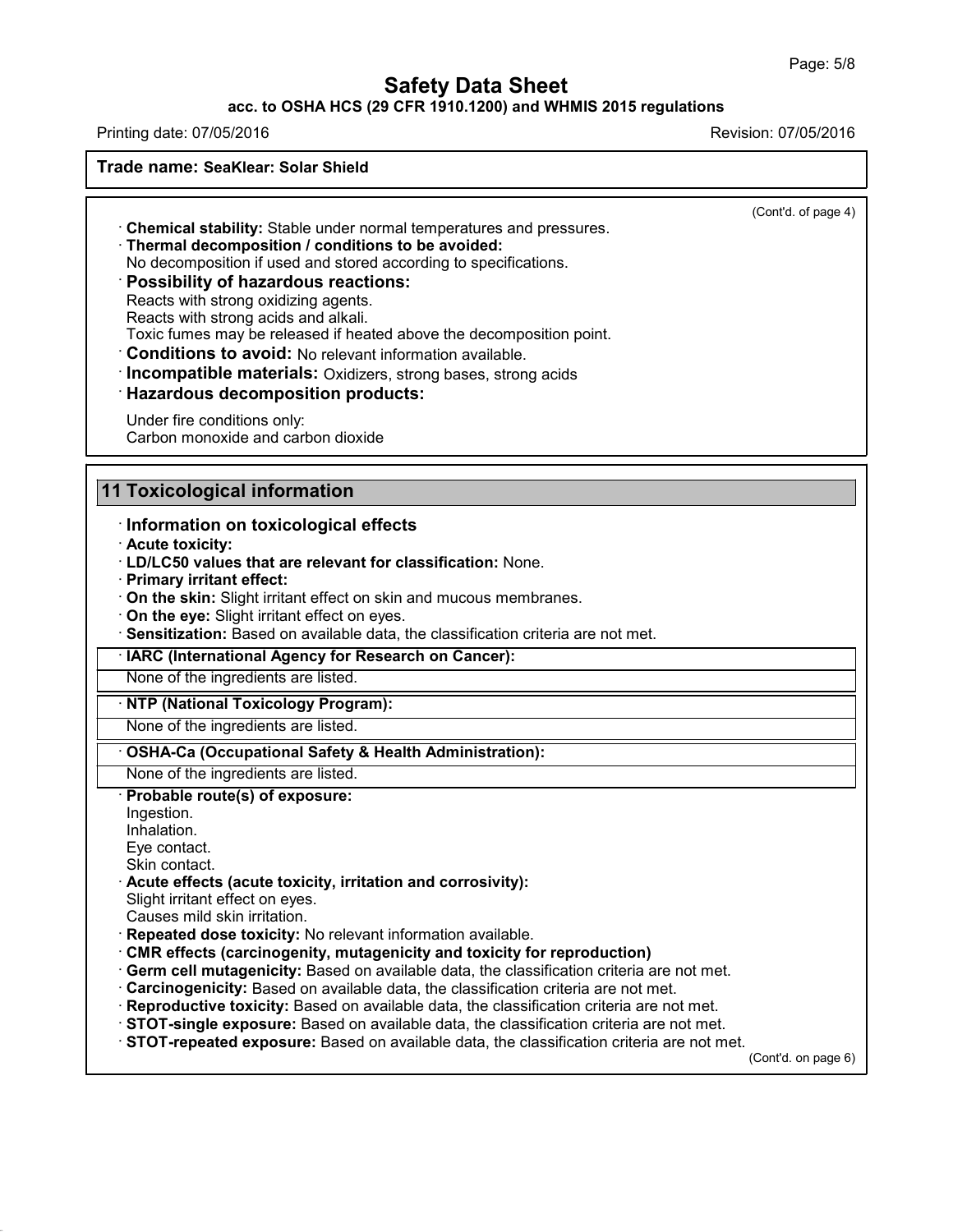**acc. to OSHA HCS (29 CFR 1910.1200) and WHMIS 2015 regulations**

Printing date: 07/05/2016 Revision: 07/05/2016

**Trade name: SeaKlear: Solar Shield**

(Cont'd. of page 5)

· **Aspiration hazard:** Based on available data, the classification criteria are not met.

### **12 Ecological information**

- · **Toxicity**
- · **Aquatic toxicity** No relevant information available.
- · **Persistence and degradability** No relevant information available.
- · **Bioaccumulative potential:** No relevant information available.
- · **Mobility in soil:** No relevant information available.
- · **Additional ecological information**
- · **General notes:**

Negative ecological effects are, according to the current state of knowledge, not expected.

- · **Results of PBT and vPvB assessment**
- · **PBT:** Not applicable.
- · **vPvB:** Not applicable.
- · **Other adverse effects:** No relevant information available.

### **13 Disposal considerations**

### · **Waste treatment methods**

#### · **Recommendation:**

43.0

Smaller quantities can be disposed of with household waste.

The user of this material has the responsibility to dispose of unused material, residues and containers in compliance with all relevant local, state and federal laws and regulations regarding treatment, storage and disposal for hazardous and nonhazardous wastes.

#### · **Uncleaned packagings**

· **Recommendation:** Disposal must be made according to official regulations.

| <b>⋅UN-Number</b>                                 |                |  |
|---------------------------------------------------|----------------|--|
| · DOT, ADR, IMDG, IATA                            | Not regulated. |  |
| UN proper shipping name<br>· DOT, ADR, IMDG, IATA | Not regulated. |  |
| Transport hazard class(es)                        |                |  |
| · DOT, ADR, IMDG, IATA<br>· Class                 | Not regulated. |  |
| · Packing group                                   |                |  |
| · DOT, ADR, IMDG, IATA                            | Not regulated. |  |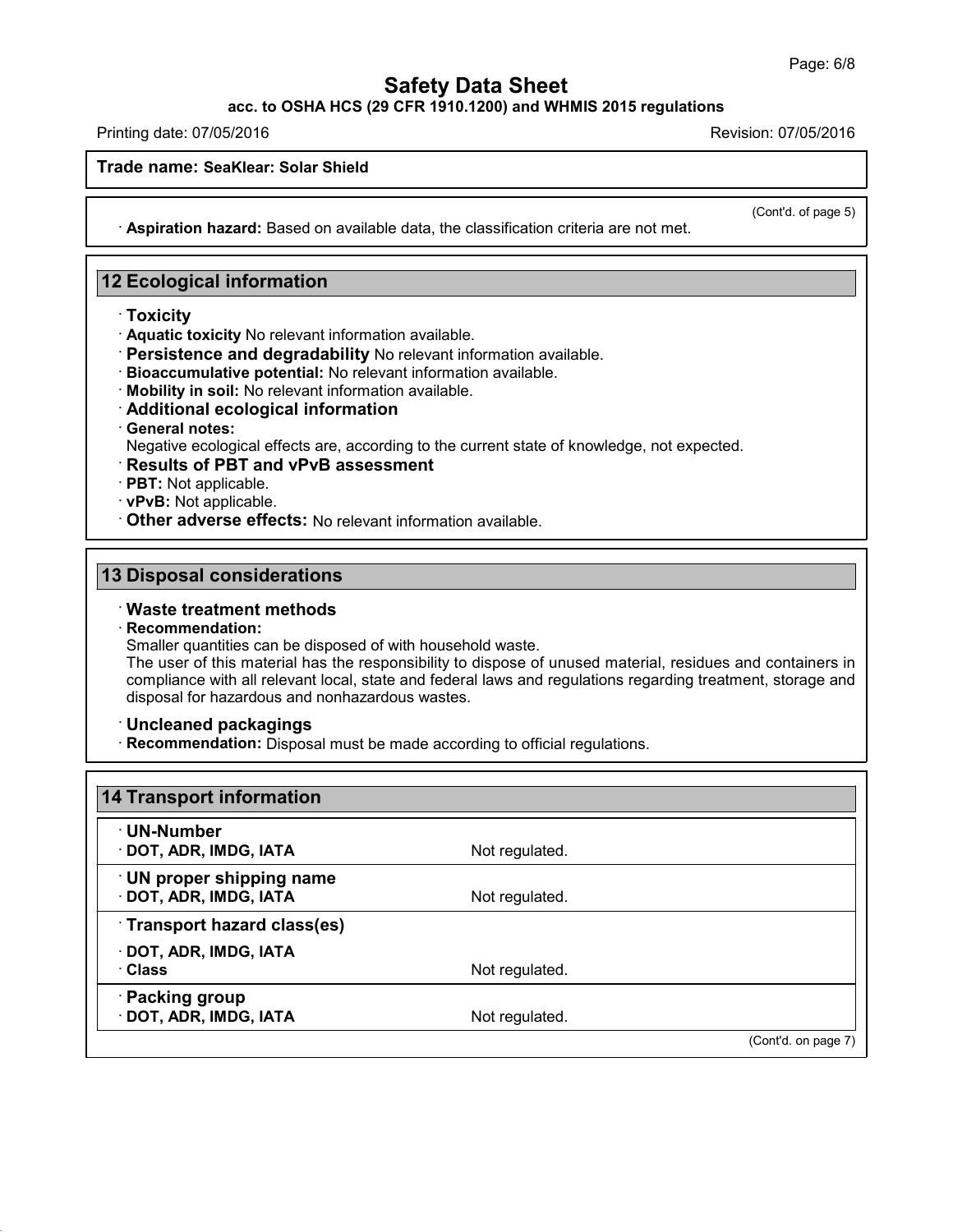### **acc. to OSHA HCS (29 CFR 1910.1200) and WHMIS 2015 regulations**

Printing date: 07/05/2016 Revision: 07/05/2016

43.0

**Trade name: SeaKlear: Solar Shield**

# (Cont'd. of page 6) · **Environmental hazards** · **Marine pollutant:** No **Special precautions for user** Not applicable. · **Transport in bulk according to Annex II of MARPOL73/78** and the IBC Code Not applicable. **15 Regulatory information** · **Safety, health and environmental regulations/legislation specific for the substance or mixture** · **United States (USA)** · **SARA** · **Section 302 (extremely hazardous substances):** None of the ingredients are listed. · **Section 355 (extremely hazardous substances):** None of the ingredients are listed. · **Section 313 (Specific toxic chemical listings):** None of the ingredients are listed. · **TSCA (Toxic Substances Control Act)** All ingredients are listed. · **Proposition 65 (California)** · **Chemicals known to cause cancer:** None of the ingredients are listed. · **Chemicals known to cause reproductive toxicity for females:** None of the ingredients are listed. · **Chemicals known to cause reproductive toxicity for males:** None of the ingredients are listed. · **Chemicals known to cause developmental toxicity:** None of the ingredients are listed. · **Carcinogenic categories** · **EPA (Environmental Protection Agency):** None of the ingredients are listed. · **IARC (International Agency for Research on Cancer):** None of the ingredients are listed. · **NIOSH-Ca (National Institute for Occupational Safety and Health):** None of the ingredients are listed. · **Canadian Domestic Substances List (DSL):** All ingredients are listed. (Cont'd. on page 8)